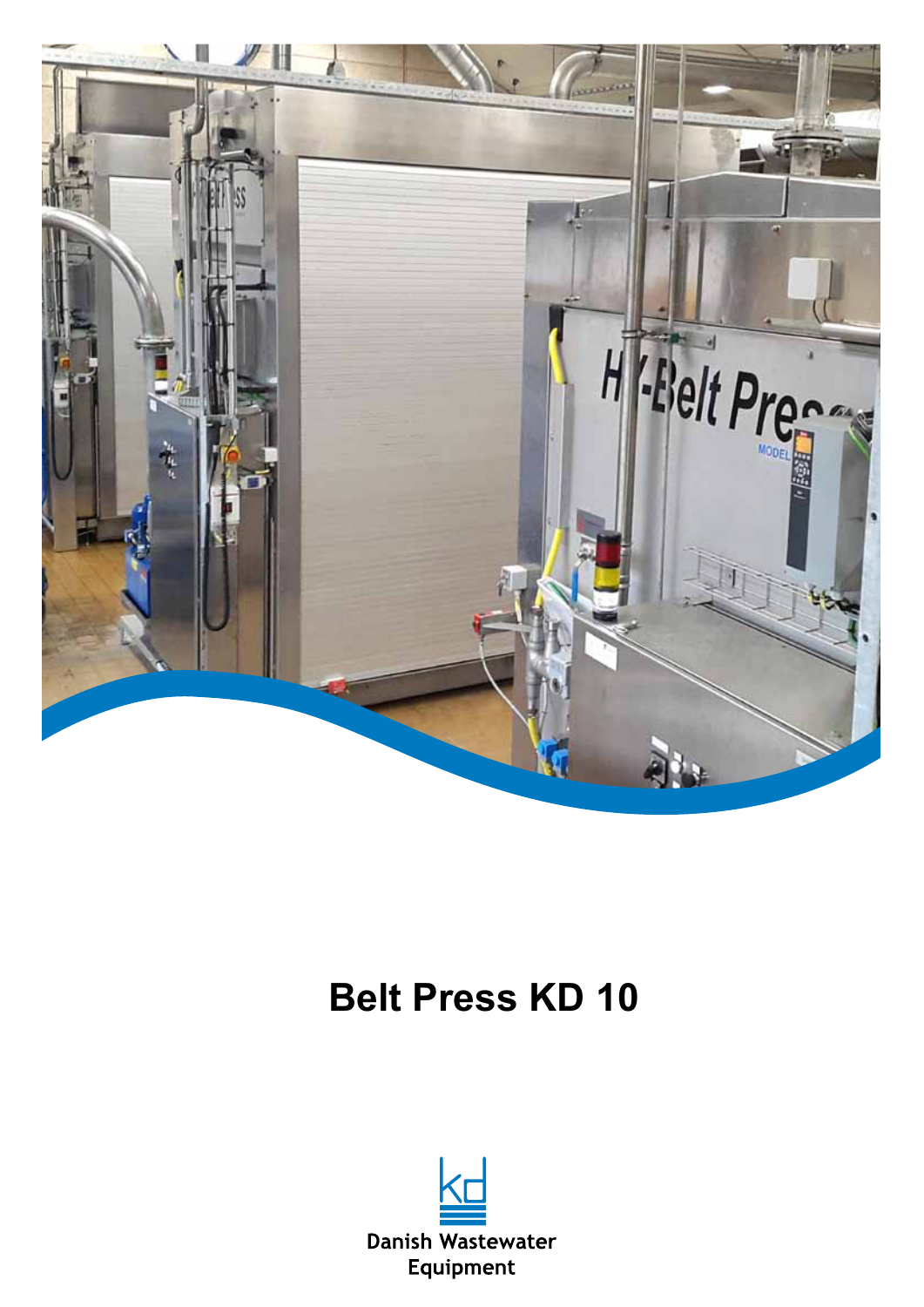## **Belt Press KD 10**

*The belt press models KD 10-1500 / - 2500 constitute a new generation of high-pressure belt filter presses constructed and produced by Danish Wasterwater Equipment A/S. The presses are high-technology quality products designed for achieving a dry matter content as high as possible, even in sludge which is difficult to dewater.*

*The belt presses have been developed in a close cooperation between our engineers and municipal works managers. Thus, great importance has been attached to designing a reliable press featuring easy-to-clean properties.*



## **Construction**

Danish Wastewater Equipment A/S Belt Press Model KD 10 is constructed on a carrying base with a hot-galvanised steel frame.

The outlet/reject tray is located at the bottom of the frame construction allowing location of the press directly on the floor above the already embedded reject water pipe.

The press rollers are made of stainless steel. This applies to all components in direct contact with sludge or water.

All bearings are external standard bearings model SKF ensuring easy inspection and serviceability. All bearing housings have undergone epoxy surface treatment leading to a corrosion resistance corresponding to hot-galvanised steel.

Tightening and guide control of the belts take place automatically by means of hydraulics, and the belt features stepless speed control by means of frequency control. Belt control is by standard performed by a PLC and all operations are shown on a display. This also applies to alarms or errors, if any.

The hydraulic station and the control unit are completely separated from the wet part of the press and may be operated directly from the floor (no landing etc.).

The belt press is completely enclosed with rustproof doors equipped with inspection windows. Thus, ventilation may be supplied to the press.

## **Function**

The sludge dewatering takes place in three phases.

## **The gravitation zone.**

When polymer has been added to the sludge is led into the gravitation zone. The gravitation zone is constructed in such a way that the sludge is turned after the first tray and led out on a fresh new belt. If required, the gravitation zone may be supplied with cone paddles ensuring that the sludge is turned more frequently.

The belt press may be fitted with a highly effcient belt pre-dewatering unit of the same high standard design as the belt press. The belt speed may be adjusted by means of a frequency controlled motor. All monitoring functions may be integrated in the control cabinet of the belt press.

The pre-dewatering unit is typically fitted when the dry matter content of the sludge is below 2%.

If you would like further information on the pre-dewatering unit, model KD 07, for instance capacity, you are very welcome to contact us.

## **The low-/ mean pressure zone**

When sludge has passed the gravitation zone, it is pressed beween the two belts. The belts/ sludge is led around three big rollers with diameters of 600 mm, 400 mm and 273 mm repectively. The rollers with diameters of 600 mm and 400 mm are perforated allowing dewatering on both sides of the belts.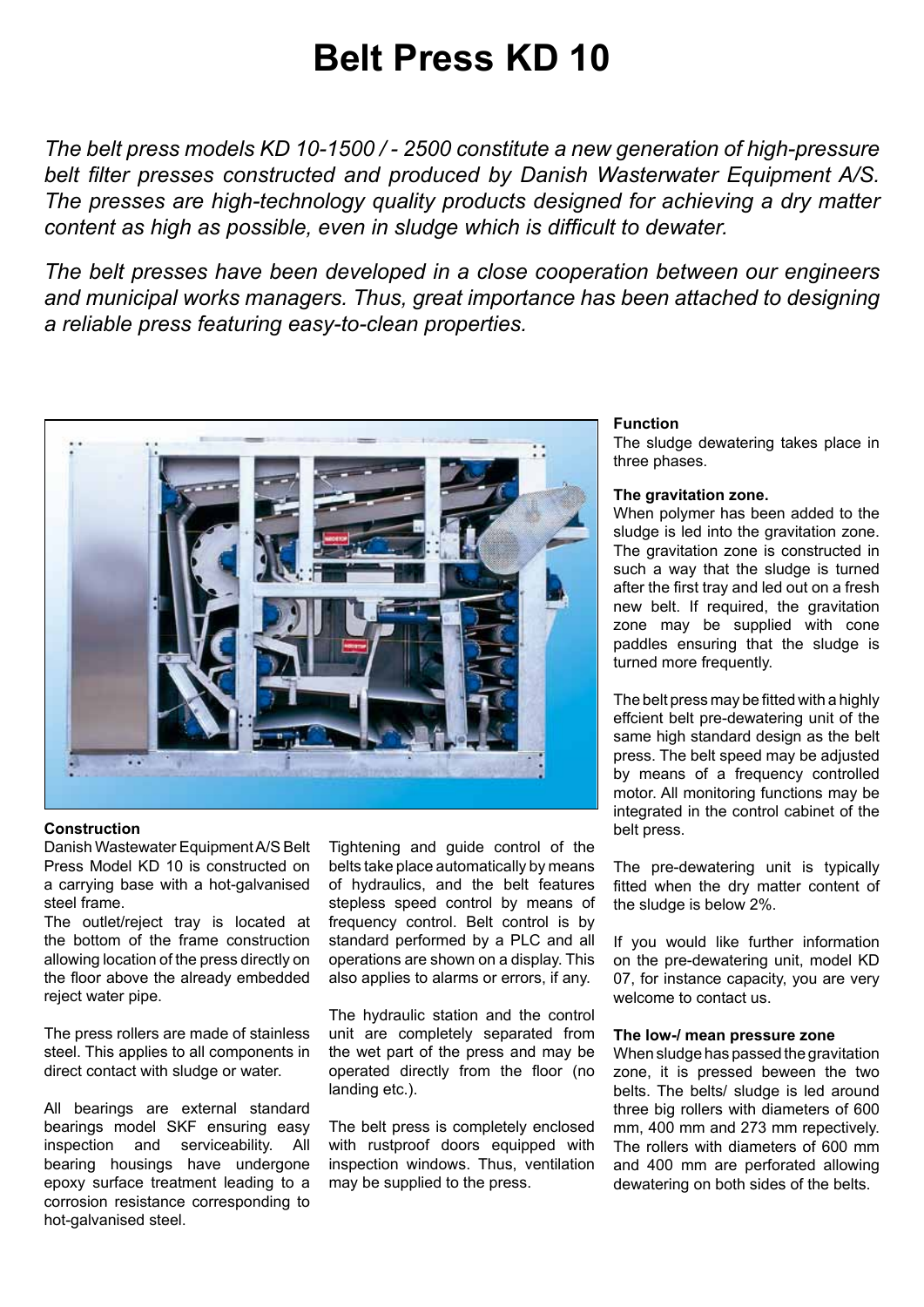## **High-pressure zone**

When the belts/sludge has passed the mean pressure zone, the sludge is now ready for the actual pressing, which takes place in the high-pressure zone.

The high-pressure zone consists of nine rollers with diameters of 168 mm.

All of these rollers are placed in a way to let the water, which drains through the belts, gravitate away from the belts.

This ensures that the sludge achieves the highest possible dry matter content.

## **Belt cleaning.**

When the sludge has been removed. the belt is led through a flushing device in which flushing nozzles ensure that the belt is cleaned.

As an extra feature, it is possible to have a high-pressure flushing device, model KD 20, fitted. This is particularly required for treatment plants where for instance iron chloride is used for precipitation. The high-pressure flushing may take place with closed doors making it possible to add chemicals without risk of noxious vapours for the personnel.

## **Maintenance/servicing.**

One of the basic elements has been to construct a belt press featuring easy serviceability and requiring a low level of maintenance.

For that purpose, the press has been equipped with external bearings, which are all standard SKF bearings.

Bearings, chain, as well as sprocket wheels may be fitted with an automatic lubrication device model SKF 24H ensuring that the press may operate up to one year without further lubrication. The gear drive has been supplied with synthetic oil ensuring operation for four years before change.

The flushing bars are easy to remove for inspection and cleaning. All nozzles are fitted with click-on devices making it possible to replace them in minutes without any use of tools.

Scrapers may be tipped, thus facilitating cleaning/inspection.

#### **Safety**

The belt press features the required emergency stop switches and for extra safety, the press has been equipped with two wire emergency switches which may be activated if is necessary to leave the doors open during operation.

## **The working environment.**

The belt press meets the requirements of the danish working enviroment service for safety at work. The belt press has also achieved CE-labelling according to the EU machine directive.

## **Sludge dewatering**

Sludge dewatering undoubtedly gives rise to many questions; how to dewater and which dewatering type to choose: A belt filter press, a decanter, a chamber filter press or another dewatering type?

Irrespective of which type you choose, there will always be advantages and disadvantages. However, the following facts may influence your choice of dewatering type:

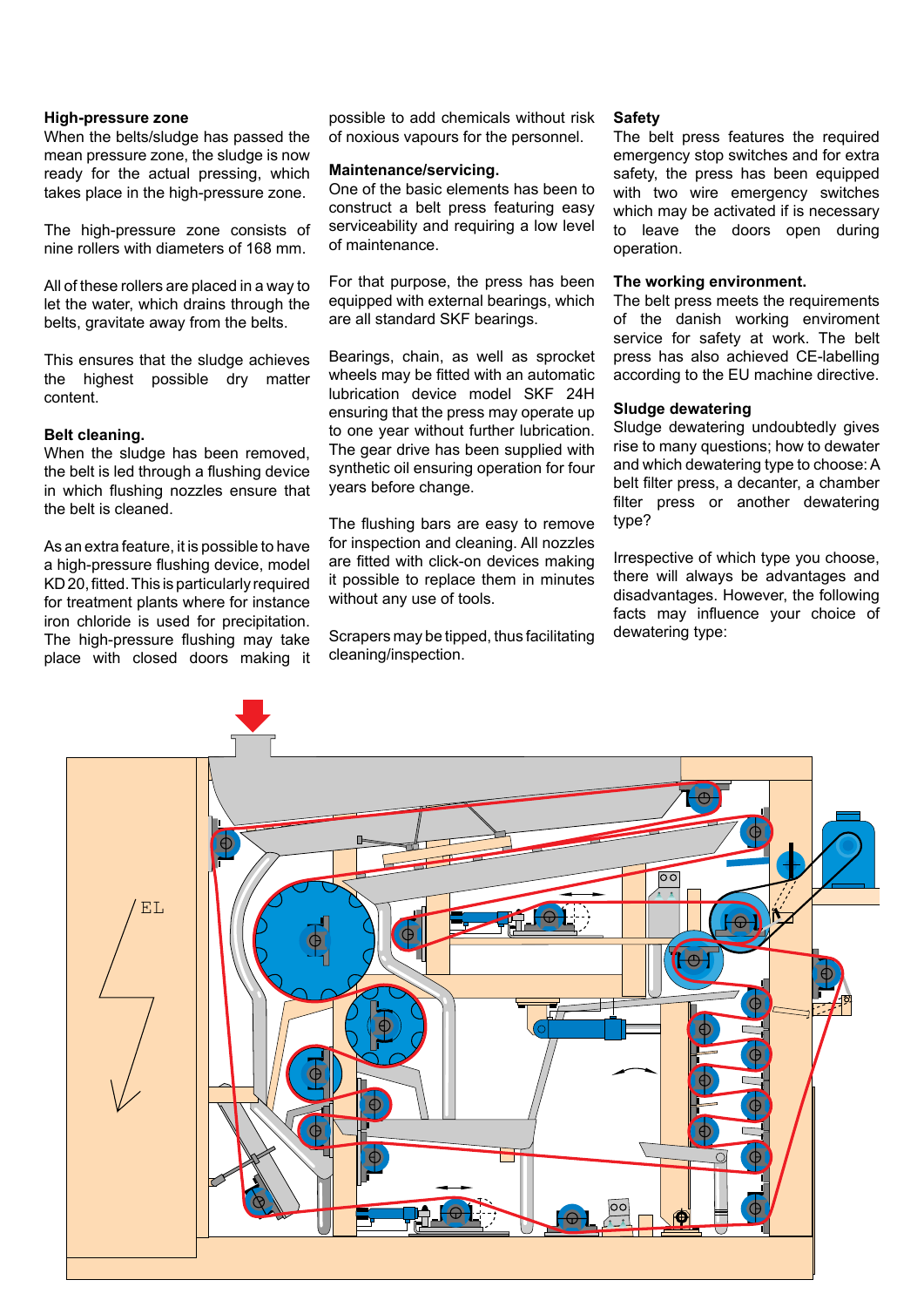Belt filter press:

- + Low energy consumption
- + Low polymer consumption
- + Low noise level
- + Low SS contents in reject water
- + Visual observation of dewatering process
- + Inexpensive service (can be performed locally)
- Achieves lower dry solids in dewatered sludge

Decanter:

- + Space-saving
- + Compact machine
- + High dry solids contents in dewatered sludge (requires high pressure decanter)
- High energy consumption
- High polymer consumption
- High noise level
- Actual dewatering process cannot be observed
- Expensive wearing parts/service cannot be performed locally (requires special equipment and service manpower)

Chamber filter press:

- + Good dry solids amounts in dewatered sludge
- Batch dewatering
- Very space consuming

## **One single supplier**

Using Danish Wastewater Equipment as your supplier will provide you with obvious advantages. DWE is able to perform design and planning, manufacturing, servicing as well as running-in of the complete plant.

We are at your disposal during the design phase or in connection with exchange of existing equipment with advice about space requirements, outlet, etc.

We manufacture the machines ourselves which means that we are familiar with every detail and are therefore able to guarantee optimum equipment.

We install and perform equipment running-in, thereby achieving the necessary sparring between customer and supplier. Furthermore, this ensures knowledge about operation, polymer type, etc.

By choosing Danish Wastewater Equipment A/S, you get a quality supplier!





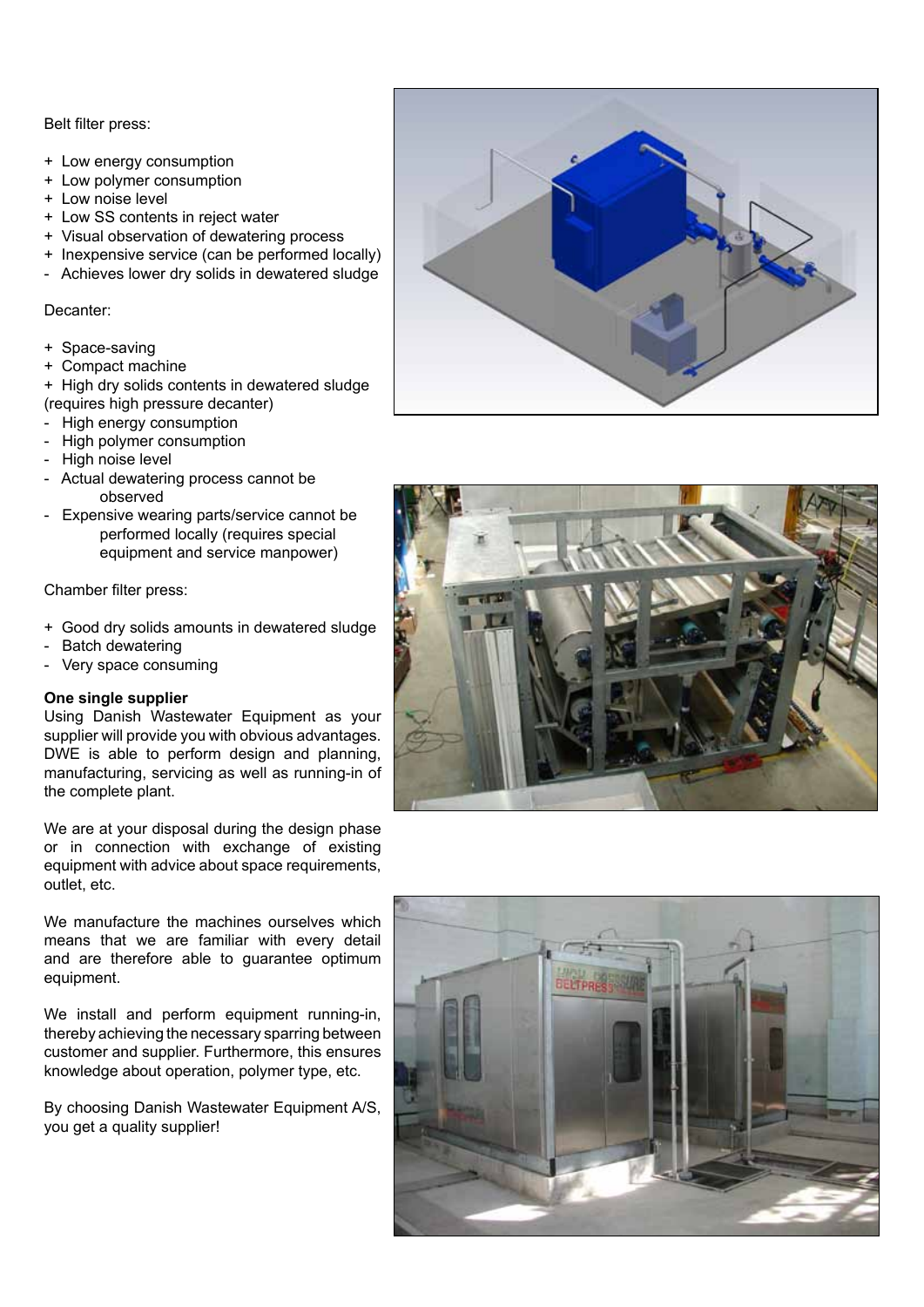| <b>Dewatering capacities</b>             | KD 10 - 1500                            | KD 10 - 2000                | KD 10 - 2500                |
|------------------------------------------|-----------------------------------------|-----------------------------|-----------------------------|
| Aerobic activated sludge                 |                                         |                             |                             |
| Dry matter                               | $2 - 4%$                                | $2 - 4%$                    | $2 - 4%$                    |
| Sludge load                              | $300 - 500$ kg/h                        | 500 - 700 kg/h              | 700 - 900 kg/h              |
| Dry matter in filter cake                | $18 - 26%$                              | $18 - 26%$                  | $18 - 26%$                  |
| Digested primary sludge:                 |                                         |                             |                             |
| Dry matter                               | $4 - 6%$                                | $4 - 6%$                    | $4 - 6$                     |
| Sludge load                              | $600 - 750$ kg/h                        | 850 - 1000 kg/h             | 1000 - 1200 kg/h            |
| Dry matter in filter cake                | $32 - 38%$                              | $32 - 38%$                  | $32 - 38%$                  |
| Capacity                                 | $13 - 19$ m <sup>3</sup> /h             | $17 - 25$ m <sup>3</sup> /h | $21 - 31$ m <sup>3</sup> /h |
| Capacity with KD 07 pre-dewatering unit  |                                         |                             |                             |
| Inlet dry matter:                        |                                         |                             |                             |
| $0.5 - 1%$                               | $60 \text{ m}^3/h$                      | $75 \text{ m}^3/h$          | 90 $m^3/h$                  |
| $1 - 2%$                                 | 40 $m^3/h$                              | $50 \text{ m}^3/h$          | $60 \text{ m}^3/h$          |
| <b>Connections and dimensions</b>        | KD 10 - 1500                            | KD 10 - 2000                | KD 10 - 2500                |
| Voltage                                  | 3 x 400 V 50 hz                         | 3 x 400 V 50 hz             | 3 x 400 V 50 hz             |
| Power                                    | 5.5 kW (press only)                     | 5.5 kW (press only)         | 5.5 kW (press only)         |
| <b>Flushing water</b>                    | 7.5 $m^3/h$ (6 bar)                     | 10 $m^3/h$ (6 bar)          | 12.5 $m^3/h$ (6 bar)        |
| Reject water                             | Min. dia. 210 mm                        | Min. dia. 260 mm            | Min. dia. 310 mm            |
| Sludge in                                | <b>DN 80</b>                            | <b>DN 100</b>               | <b>DN 100</b>               |
| Flushing water                           | <b>DN 50</b>                            | <b>DN 50</b>                | <b>DN 50</b>                |
| Ventilation                              | Dia. 200 mm                             | Dia. 200 mm                 | Dia. 200 mm                 |
| Outer dimensions (w x l x h)             | 2045 x 4130 x 2650                      | 2545 x 4130 x 2650          | 3045 x 4130 x 2650          |
| Weight (approx.)                         | 6,000 kg                                | 7,500 kg                    | 9,000 kg                    |
| <b>Dewatering lenght</b>                 | KD 10 - 1500                            | KD 10 - 2000                | KD 10 - 2500                |
| <b>Gravitation 1</b>                     | 2,300 mm                                | 2,300 mm                    | 2,300 mm                    |
| <b>Gravitation 2</b>                     | 2,200 mm                                | 2,200 mm                    | 2,200 mm                    |
| Mean zone press length (3 rollers)       | 2,200 mm                                | 2,200 mm                    | 2,200 mm                    |
| High - pressure press length (9 rollers) | 1,950 mm                                | 1,950 mm                    | 1,950 mm                    |
| <b>Effective belt width</b>              | 1,350 mm                                | 1,850 mm                    | 2,350 mm                    |
| Effective belt length                    | 15,400 mm                               | 15,400 mm                   | 15,400 mm                   |
| <b>Component description</b>             |                                         |                             |                             |
| <b>Belts</b>                             | <b>Tamfelt</b>                          |                             |                             |
| <b>Bearings</b>                          | <b>SKF</b>                              |                             |                             |
| <b>Bearing housings</b>                  | <b>SKF</b>                              |                             |                             |
| Gear drive                               | <b>NORDGEAR</b>                         |                             |                             |
| Motor                                    | <b>NORD</b>                             |                             |                             |
| Cylinders belt tightening                | <b>LJM</b>                              |                             |                             |
| Cylinders belt control                   | LJM                                     |                             |                             |
| <b>Hydraulic station</b>                 | <b>AVN</b>                              |                             |                             |
| Wear guides                              | <b>PEHD 1000</b>                        |                             |                             |
| Weatherstrips                            | <b>PUR</b>                              |                             |                             |
| Control board                            | <b>DEMEX</b>                            |                             |                             |
| <b>PLC</b>                               | <b>SIEMENS</b>                          |                             |                             |
| Frequency control                        | <b>NORDAC</b>                           |                             |                             |
| <b>Surface treatment</b>                 |                                         |                             |                             |
| Carbon steel                             | Hot-dip-galvanised                      |                             |                             |
| Stainless steel                          | Dip-pickled                             |                             |                             |
| Gear / cylinders                         | Paint corrosion class 3, color RAL 5010 |                             |                             |
| <b>Bearings</b>                          | epoxy surface treatment, color RAL 5010 |                             |                             |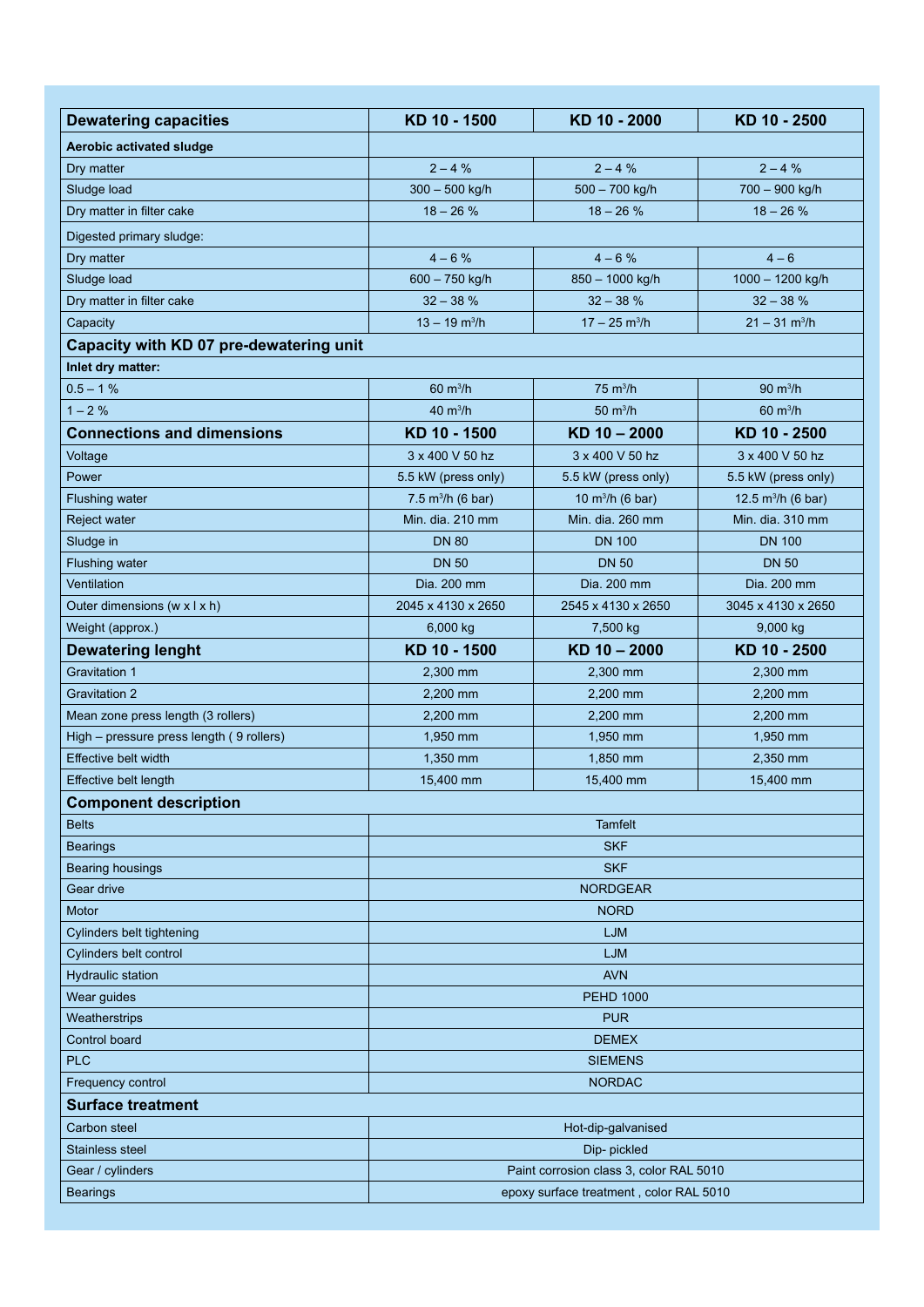

## **KD 02-04**

Screw conveyors model KD 02 and gates model KD 04 are especially designed for transport of dewatered sludge. The conveyors are adjusted to the discharge on the filter belt press and transport sludge both vertically and horizontally and can be equipped with pneumatic, electrical or manual gate model KD 04.



## **KD 08**

In order to stabilize the sludge, lime can be added. KD has developed a special lime/sludge mixer model KD 08 which ensures the most uniform mixture and minimizes the risk of pathogen regrowth.



## **KD 20**

If further cleaning of the filter belts is required, a separate high pressure flushing unit model KD 20 can be installed. A chemical or acid mixture can be added for further cloth cleaning. The result will be improved dewatering ability and improved cloth durability.



## **KD 26**

Service platforms model KD 26 are especially designed for operation of belt filter presses KD 10 and KD 11 with or without belt pre-dewatering unit model KD 07. The platform which is manufactured from aluminium is easily moveable and furthermore allows easy and safe access during operation and service.



## **KD 28**

Static Mixers model KD 28 ensure a good admixture of polymer to the sludge. The mixer is placed on the sludge inlet pipe according to requirements.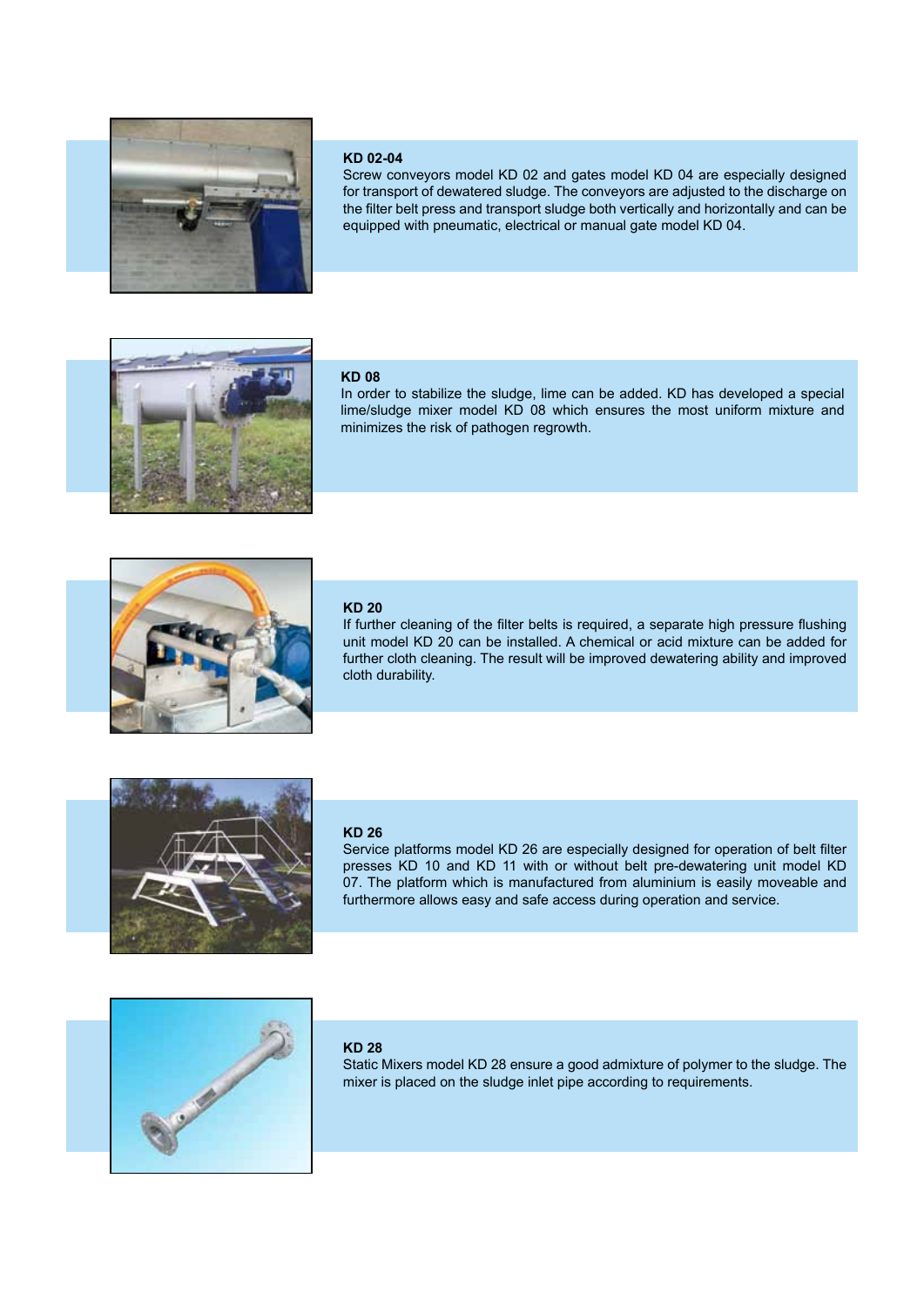

### **KD 29**

Flocculators KD 29 are used primarily in connection with sludge which is difficult to dewater. The flocculator ensures mechanical mixing of sludge and polymer and the necessary response time between polymer and sludge. A flocculator can typically reduce polymer consumption by 5-15%.



## **KD 37**

The KD 37 is a highly technological mixing, dosing and feed unit for powder polymers.



## **KD 38**

The KD 38 is a simple yet efficient mixing and feed unit for liquid polymers. The KD 38 is designed for wall mounting.



## **Suspended solids** The image shows the test run of a high pressure belt filter press.

The sludge being processed here is wash water from a food industry plant. As the image clearly shows the suspended solids percentage can be quite high - in this particular example 45%.